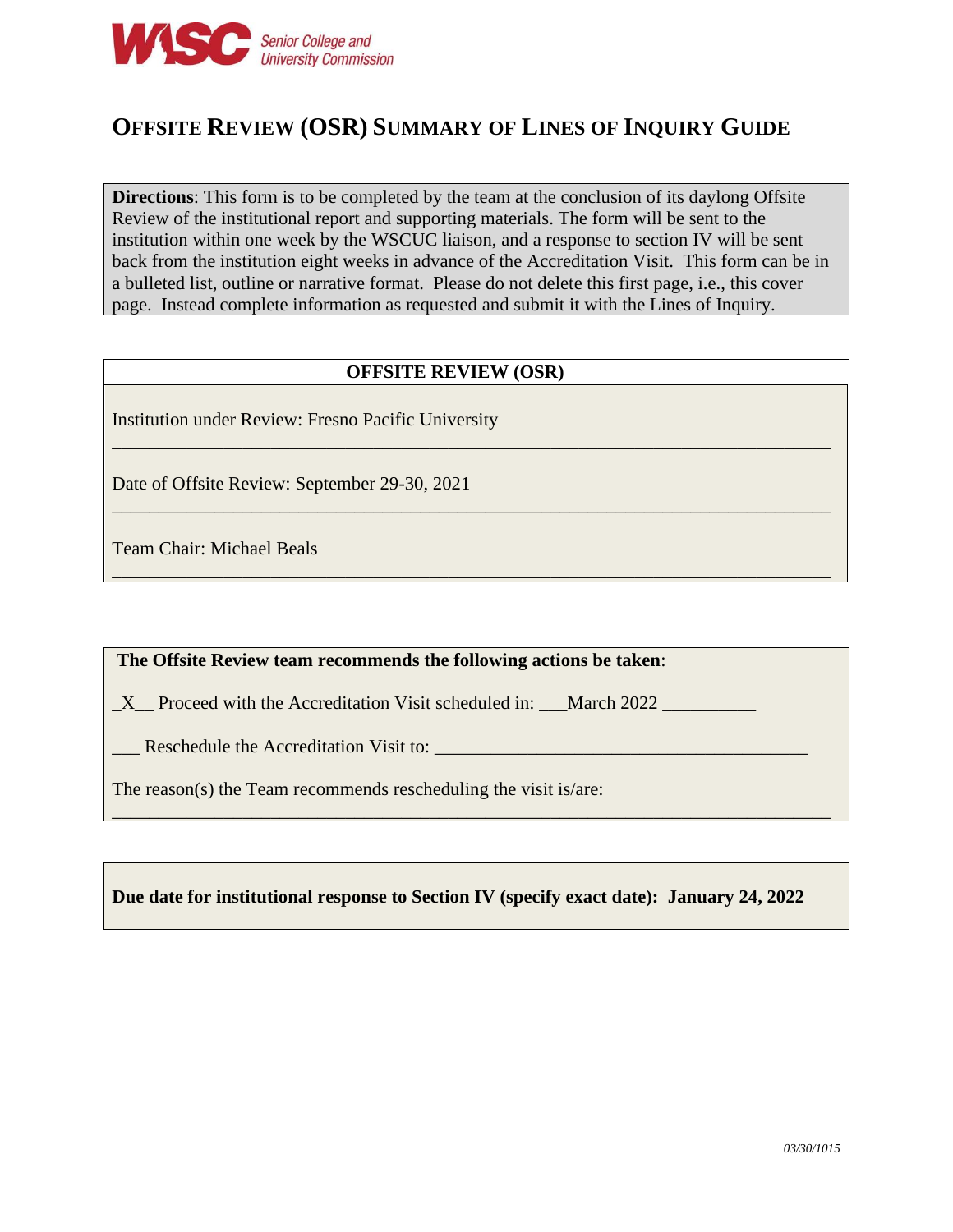# **FPU Team OSR Lines of Inquiry Report**

## **1. Overview of the lines of inquiry.**

This document identifies 5 lines of inquiry for the Accreditation Visit (AV) that are derived from the institution's report. In addition, this document includes questions or issues the team discussed during the Offsite Review (OSR) that may be pursued during the visit. The team does not expect or invite a written response to these questions before the Accreditation Visit. The only written materials that the team expects from the institution before the visit are those listed in Section IV: "The team requests that the institution supply the following additional documents and information before the Accreditation Visit."

- 2. **Commendations**. The team commends the institution for the following accomplishments and practices:
	- a. The report demonstrates intentionality in responses to Commission Action Letters and shows good self-awareness regarding mission, identity and demography.
	- b. FPU has put substantial resources into Institutional Effectiveness and Institutional Research as a foundation to support further development in assessment and strategic planning.
	- c. Inquiry Circles are an effective tool for engaging broad representation of the community.
	- d. FPU has made good use of external consultants with IT to help the university make significant improvements in its technology infrastructure.
	- e. The improvements made in university finances show progress toward sustainability with stronger budgeting practices, the strategic plan focus on new revenue streams, key hires, good use of external consultants and the overall adoption of improved fiscal practices.
	- f. The institution has made a good start on developing an assessment culture using a variety of data sources. Infrastructure is in place to track and address student success through multiple committees and offices.
	- g. An initial administrative infrastructure is in place to track and address quality assurance and improvement.
- 3. **Lines of inquiry.** The team has identified the following lines of inquiry for the Accreditation Visit with embedded questions for specific areas of focus:

## **a. Effectiveness (Academic and Institutional)**

- **i.** What are the plans to develop a cohesive and integrative approach to the use of assessment data, institutional data, and program review data to ensure educational effectiveness?
- **ii.** What are the impediments to programs completing the program review process?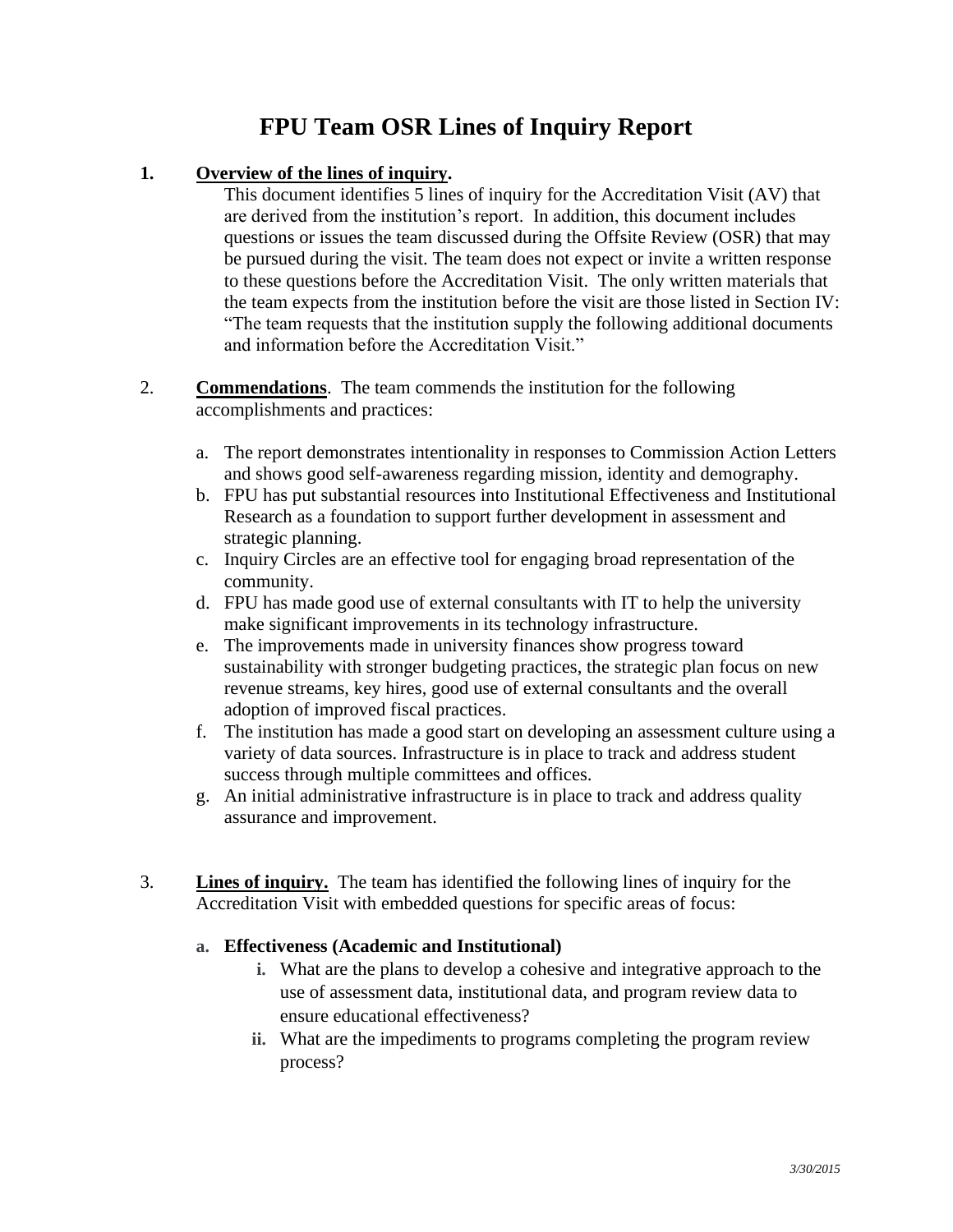- **iii.** How are the recommendations from the Annual Assessment Report tracked? Is there a follow-up on the completion of the assessment report recommendations?
- **iv.** Can the institution provide specific instances of how data are actively used by committees and leadership, outside of posting to institutional websites?
- **v.** Outside of the inquiry circle exercise, does the institution regularly review this information at the holistic level, pulling together data from across the institution?

## **b. Communication**

- i. How is the institution integrating/synthesizing the inputs and results provided in the Institutional Report for effective communication and coherent use for decision making and future planning?
- ii. How is FPU communicating student success information and data to the appropriate stakeholders for use in decision-making?

# c. **Diversity, Equity, and Inclusion**

- i. How are the identified equity gaps in the areas of student learning, retention and graduation connected to goal-setting plans to address them? What tools and practices are being put in place to close the loop and address the equity gaps that have been identified?
- ii. How are you developing a system of oversight for coherent and collaborative engagement, accountability and feedback for the institution's focus on DEI?
- iii. What accountability processes, systems, and structures can be put in place that would advance FPU's DEI efforts in a developmental way?

## **d. Sustainability**

- i. How is the institution managing the trio of discount rates, estimated family contribution and net tuition revenues as they impact their enrollment goals in the context of the changing demographics?
- ii. How sustainable are the infrastructures and practices around educational effectiveness; including those for assessment and program review?

# **e. Institutional Planning**

- i. What is the status of the institution's intention to carry the strategic plan forward beyond the current plan period?
- ii. Does the GEIST plan have identified actions to achieve the objectives? Additionally, does it have data measures and benchmarks for the success indicators as well as identified accountabilities, timeframes and budget requirements for each action?
- iii. How are the reflections through the Institutional Report, which tended to descriptively identify issues, being included in future annual planning for institutional improvement? How are action plans for each issue identified created through the institutional planning process?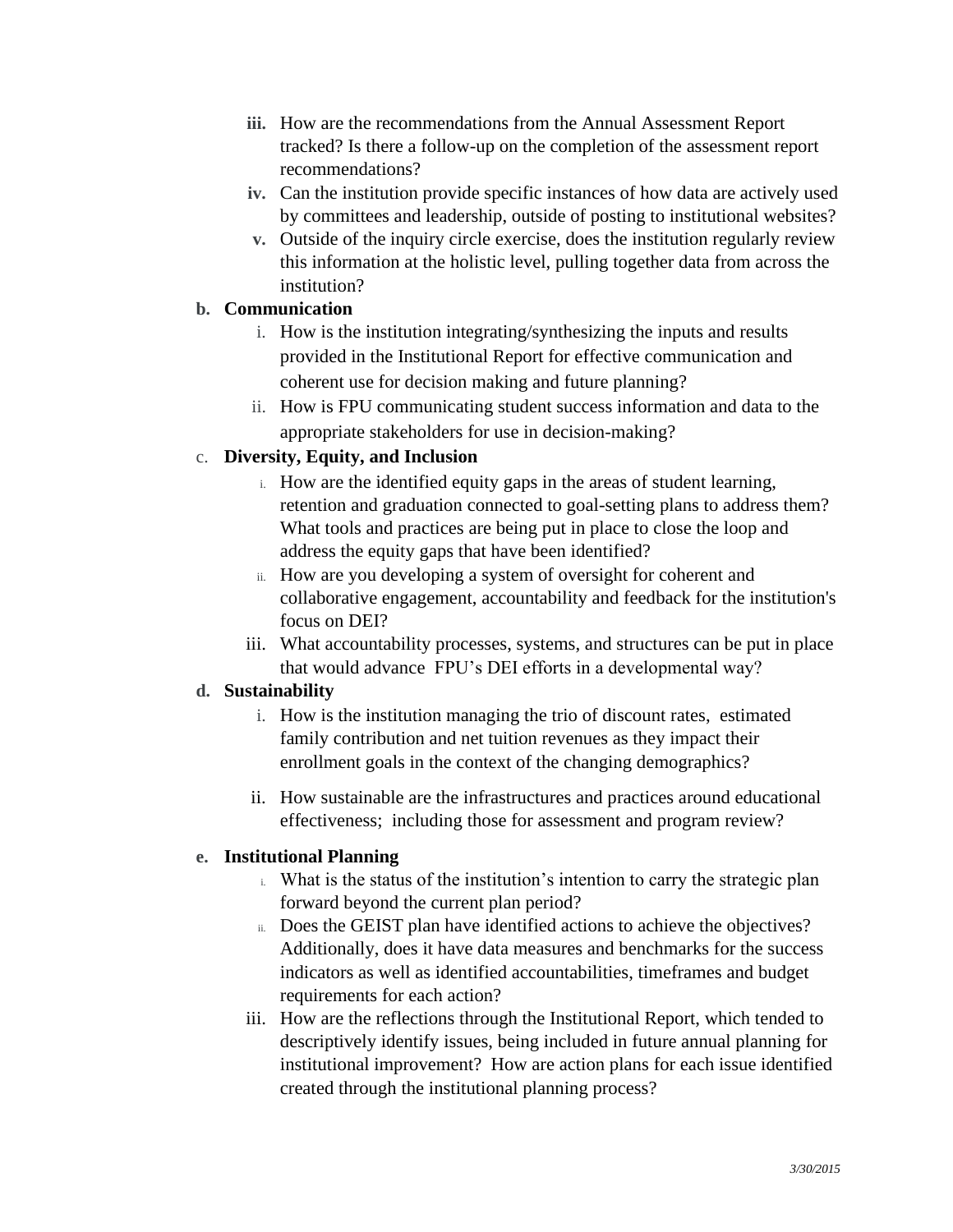- 4. **Request for additional documents and information.** The only written documents and information the team expects before the visit are listed in this section. *The team does not expect or invite a written response to any of the questions posed or issues raised in other sections of this form.* The team requests that the institution supply the following additional documents and information by *January 24, 2022*:
	- a. Student Complaint policies and procedures. Access to the records of student complaints is requested.
	- b. Statement of Financial Activities to June 30th, 2021
	- c. Updated financial ratio report
	- d. Admissions plan for achieving 1200 TUG enrollment
	- e. Full scope description for each satellite campus location, programs, teaching support, student support, other admin, technology, student numbers/program, location-specific marketing
	- f. Advancement plan for achieving outcomes set out on page 49 of the 2021 WSCUC Institutional Report
	- g. Any market research data or reports used to inform the establishment of strategic enrollment goals
	- h. A brief explanation on how to interpret the Rigor Chart and how it functions for the institution
	- i. The schedule or frequency of NSSE survey implementation
	- j. Profile of faculty scholarship and creative activity if available (don't need to create this if you don't have it)
	- k. Any Board of Trustee minutes that would show their involvement or engagement with the GEIST planning process
- 5. **Individuals and groups to meet during the visit**. The team requests that the following groups and individuals holding the specified positions be included on the schedule for the Accreditation Visit. In developing the schedule for the visit, the team may identify additional individuals or groups with whom they wish to speak.
	- a. CFO
	- b. VP Advancement
	- c. VP Enrollment
	- d. CIO
	- e. Exec Dir HR
	- f. CDO
	- g. Assessment Committee
	- h. Program Review Committee
	- i. DEI related committees or working groups
	- j. Strategic planning committee or working group
	- k. Board of Trustees (or representative group)
	- l. Faculty Senate (or Faculty ombudsmen group)
	- m. Student leadership